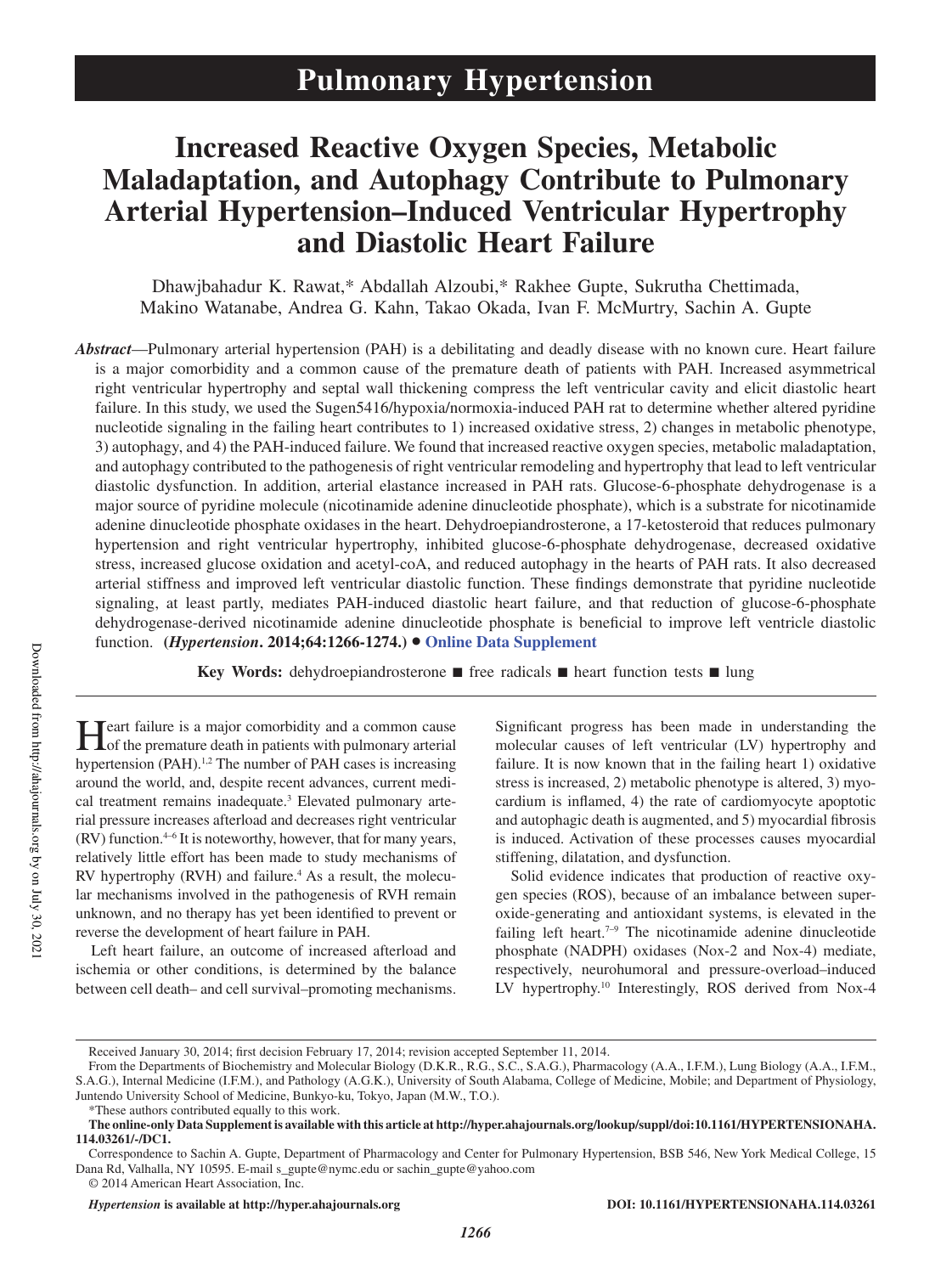localized in the mitochondrial matrix also contributes to cardiac myocyte apoptosis and autophagy.<sup>11</sup> In the failing heart, uncoupled nitric oxide synthase—a condition caused when tetrahydrobiopterin is reduced by increased oxidative stress also generates superoxide anion instead of nitric oxide by donating an electron from NADPH to molecular oxygen.<sup>12</sup> It now seems that Nox- and mitochondria-derived ROS levels go up in the heart before the development of dilated cardiomyopathy.<sup>11</sup> These observations imply that there is a cause–effect relationship between increased myocardial ROS production and heart failure. As in left-sided failure, an association between ROS production and RVH induced by pulmonary hypertension has been observed in humans and rats.<sup>13,14</sup> Therefore, one goal of this study was to determine whether ROS production goes up in the RV and LV and contributes to the pathogenesis of heart failure in PAH.

NAD(P)H is a cosubstrate for oxidoreductases, such as Nox and nitric oxide synthase in the heart. NAD(P)H/NAD(P)<sup>+</sup> dependent signaling pathways are emerging as important players in controlling myocardial function, as well as cardiac myocyte survival and death, and more studies are needed to understand the precise role of pyridine nucleotide signaling in causing the failure,  $15,16$  as well as the signaling pathways downstream of NADPH-dependent and Nox-derived ROS that reduces the heart function.<sup>10</sup> Although dehydroepiandrosterone is a pleiotropic steroid that can potentially affect multiple biochemical pathways simultaneously in the cell to exert beneficial effects, it is a potent inhibitor of glucose-6-phosphate dehydrogenase (G6PD), which is a major supplier of NADPH in many cells, including the cardiac myocytes.<sup>17</sup> To our knowledge, dehydroepiandrosterone is the only safe and nontoxic drug available in the market at present that can be used to study the role of pyridine nucleotide signaling in vivo. It reversibly blocks extramitochondrial and mitochondrial G6PD activity and NADPH synthesis, which reduces NADPH supply to Nox in the myocardium, and thereby lowers the myocardial oxidative stress in diabetic and failing hearts.18–20 Dehydroepiandrosterone is constitutively secreted from healthy human hearts, where it inhibits the development of cardiac myocyte hypertrophy. In failing hearts, secretion of dehydroepiandrosterone is diminished. Therefore, it is suggested that dehydroepiandrosterone or a metabolite protects the heart by exerting antihypertrophic effects on myocytes.<sup>21</sup> In this regard, dehydroepiandrosterone attenuates L-type Ca2+ channel function, which is implicated in activating nuclear factor of activated T-cells, cytoplasmic signaling that causes hypertrophy and failure, $22$  in rat cardiac myocytes (R. Ochi and S.A. Gupte, unpublished data, 2013). In addition, epiandrosterone (5β-androstan-17-one), a metabolite of dehydroepiandrosterone, also decreases L-type Ca2+ currents, reduces diastolic dysfunction, and protects the heart from reoxygenation injury.<sup>23</sup> Studies, including ours,  $24-27$  have demonstrated that dehydroepiandrosterone treatment ameliorates pulmonary hypertension and reduces RVH in chronically hypoxic, monocrotaline-injected, left pneumonectomized/ monocrotaline-injected, and Sugen/hypoxia/normoxiaexposed rats. Therefore, another objective was to determine whether dehydroepiandrosterone prevents the heart from failing by reducing 1) NADPH signaling-dependent ROS production, 2) improving cardiac metabolism, and 3) decreasing autophagy, in the remodeled RV and LV of PAH rats.

## **Methods**

For detailed description see Methods in the online-only Data Supplement.

# **Results**

## **ROS Are Increased in the RV but Not in the LV of PAH Rats**

Because activation of ROS-dependent signaling pathways has been known to suppress myocardial function, we determined ROS production in RV and LV isolated from control and PAH rat hearts. ROS production, as determined by the lucigenin chemiluminescence method, increased by 400% (*P*<0.05) and decreased by 12% (NS), respectively, in RV and LV of PAH when compared with control rats (Figure 1A and 1B). Consistently, incubation of PAH RVs with tempol (1 mmol/L), a superoxide dismutase mimic that scavenges superoxide, ebselen (100 μmol/L), a glutathione peroxide mimic that scavenges hydrogen peroxide, apocynin (50 μmol/L), a NADPH oxidase inhibitor, or antimycin (10 μmol/L), a mitochondrial complex III inhibitor, decreased ROS in RV but not in LV. Acpocynin (50 μmol/L) did not



**Figure 1.** Reactive oxygen species (ROS) are elevated in right (**A**) but not in left (**B**) ventricle of pulmonary arterial hypertension (PAH) rats. Right ventricular ROS are decreased by incubation with tempol (1 mmol/L), a spin trap, ebselen (100 μmol/L), a glutathione(GSH) mimetic, apocynin (50 μmol/L), a NOX inhibitor and ROS scavenger, and antimycin (50 μmol/L), a mitochondrial complex III inhibitor. Reduced GSH (**C**) and aconitase activity (**D**) are decreased in right but not in left ventricle of PAH rats. n=5 to 7.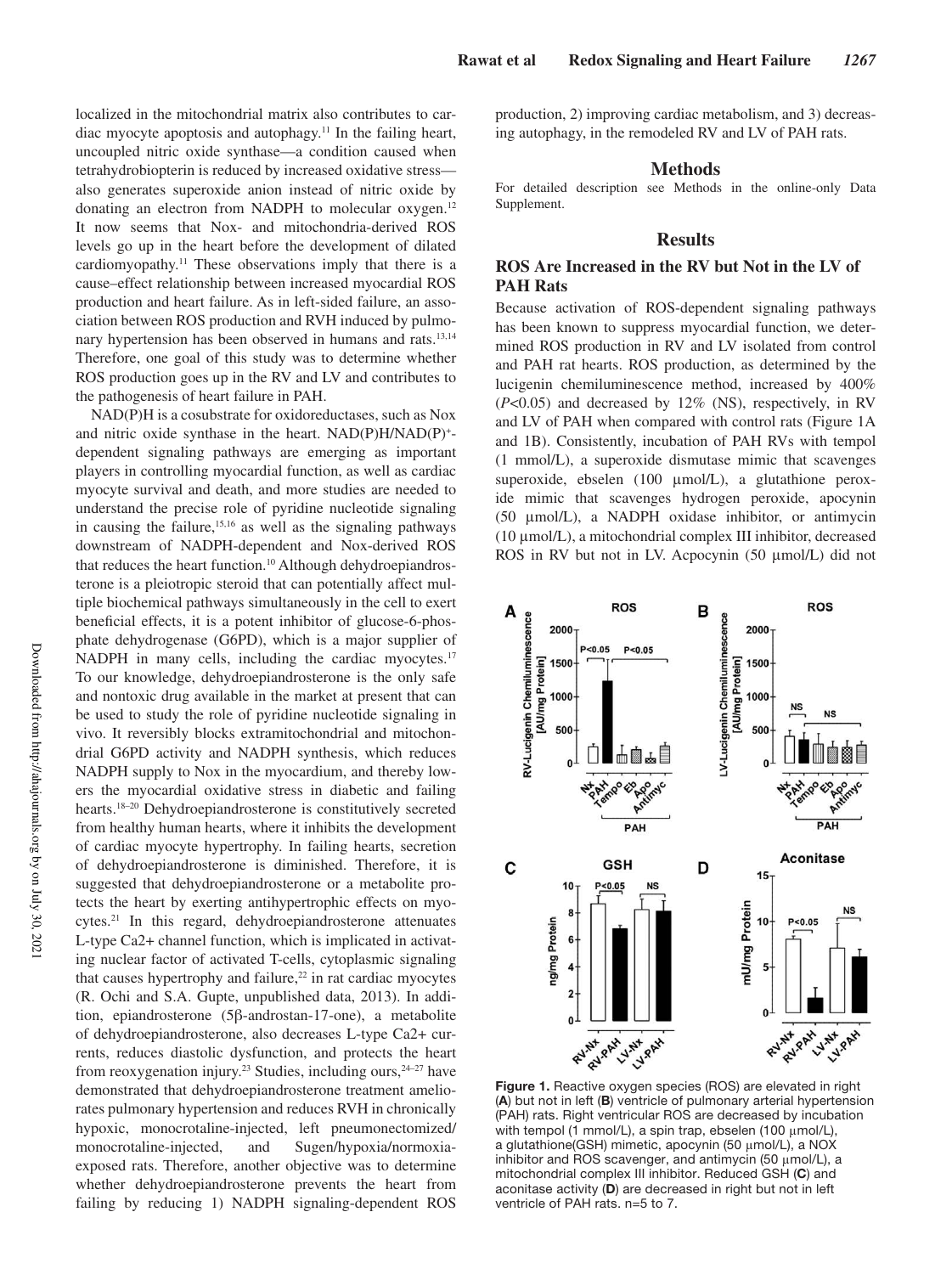reduce lucigenin chemiluminescence (control, 6155±602 versus apocynin,  $6156 \pm 501$  AU; n=5) signals elicited by xanthine (2.5 mmol/L)+xanthine oxidase (0.06 U/mL).

# **Reduced Glutathione Level and Aconitase Activity Are Decreased in the RV but Not in the LV of PAH Rats**

Glutathione detoxifies hydrogen peroxide and hence we measured reduced glutathione levels as a marker of ROS production in RV and LV isolated from PAH and control rats. Reduced glutathione was decreased (*P*<0.05) in RV but not in the LV of PAH rats (Figure 1C).

Aconitase is the first enzyme in the Krebs cycle and it is inhibited by elevated mitochondrial ROS production in the failing hearts<sup>28</sup>; therefore, we measured aconitase activity as a surrogate marker for ROS production in RV and LV from PAH and control rats. Aconitase activity was decreased in the RV but not in the LV of PAH rats (Figure 1D).

# **G6PD Activity and ROS Production Are Decreased by Dehydroepiandrosterone Treatment in the RV but Not in the LV of PAH Rats**

Dehydroepiandrosterone, a 17-ketosteroid, is an inhibitor of G6PD. Because G6PD is the major source of NADPH, which fuels ROS production from Noxs in the heart and blood vessels,<sup>10,29-31</sup> we treated PAH and control rats with dehydroepiandrosterone (1% daily diet) for 3 weeks and then measured G6PD activity and ROS production in RV and LV. Although G6PD activity was not significantly increased either in RV or in LV of PAH when compared with control rats, dehydroepiandrosterone treatment decreased G6PD activity in RV (by 58.1%) and in LV (by 52.6%) of PAH when compared with untreated PAH rats (Figure 2A and 2B), as well as reduced activity and NADPH levels by 53.5% in treated versus nontreated normal hearts. Concomitantly, dehydroepiandrosterone also suppressed ROS production in the RV but not in the LV of PAH when compared with untreated PAH rats (Figure 2C and 2D). Dehydroepiandrosterone also reduced (15%–20%; NS) basal ROS production in the RV or in the LV of the control rat hearts (data not shown).

# **Pyruvate and Acetyl-CoA Levels Are Increased by Dehydroepiandrosterone Treatment in the RV and in the LV of PAH Rats**

In the normal adult heart, acetyl-CoA is derived from fatty acid and glucose oxidation in the mitochondria. Because cardiac metabolism is altered in failing hearts, $32$  we estimated pyruvate and acetyl-CoA levels in the RV and in the LV of control, PAH, and PAH+dehydroepiandrosterone–treated rats. The levels of pyruvate (by 88±12%) and acetyl-CoA (by 53±18%) were less in the RV than in the LV of control rats. Furthermore, pyruvate (Figure 3A and 3B) and acetyl-CoA (Figure 3C and 3D) were decreased (*P*<0.05) in the LV but not in the RV of PAH rats when compared with control rats. Interestingly, levels of pyruvate and acetyl-CoA were increased by 744% and 730%, respectively, in the RV and by 134% and 178%, respectively, in the LV of PAH rats treated with dehydroepiandrosterone. Tissue lactate:pyruvate



**Figure 2.** Dehydroepiandrosterone (DHEA) treatment decreased glucose-6-phosphate dehydrogenase activity (G6PD; **A** and **B**) and reactive oxygen species (ROS; **C** and **D**) in the right and left ventricles (RV and LV, respectively) of pulmonary arterial hypertension (PAH) rats. n=5 in PAH and PAH+DHEA groups.

ratio, a surrogate measure of cellular NADH-to-NAD<sup>+</sup> ratio and levels of NADH that is used by mitochondrial electron transport chain to produce ATP, was increased in the RV (PAH, 0.05±0.0001 and PAH+dehydroepiandrosterone, 0.2±0.08; *P*<0.05; n=5) and in the LV (PAH, 0.06±0.06 and PAH+dehydroepiandrosterone, 0.37±0.08; NS; n=5) by dehydroepiandrosterone treatment when compared with untreated PAH rats.

# **Autophagy Is Triggered in the RV but Not in the LV of PAH Rats**

Autophagy plays a role in cell repair and, if uncontrolled, promotes cell death. It is triggered by excess ROS production and by starvation.30,33,34 In the heart, autophagy plays a role in hypertrophic remodeling of ventricles, an adaptive response to pressure overload, and also increases cardiac myocyte death and causes heart failure.<sup>35</sup>

Therefore, we performed electron microscopy to determine whether autophagy is triggered in the cardiac tissue of rats by increased ROS production. Electron microscopy of cardiac myocytes in which ROS was elevated showed vacuolar changes partly because of dilated sarcoplasmic cisternae, variably sized and shaped mitochondria, and an autophagic vacuole that contains fragments of organelles when compared with control hearts (Figure 4A and 4B).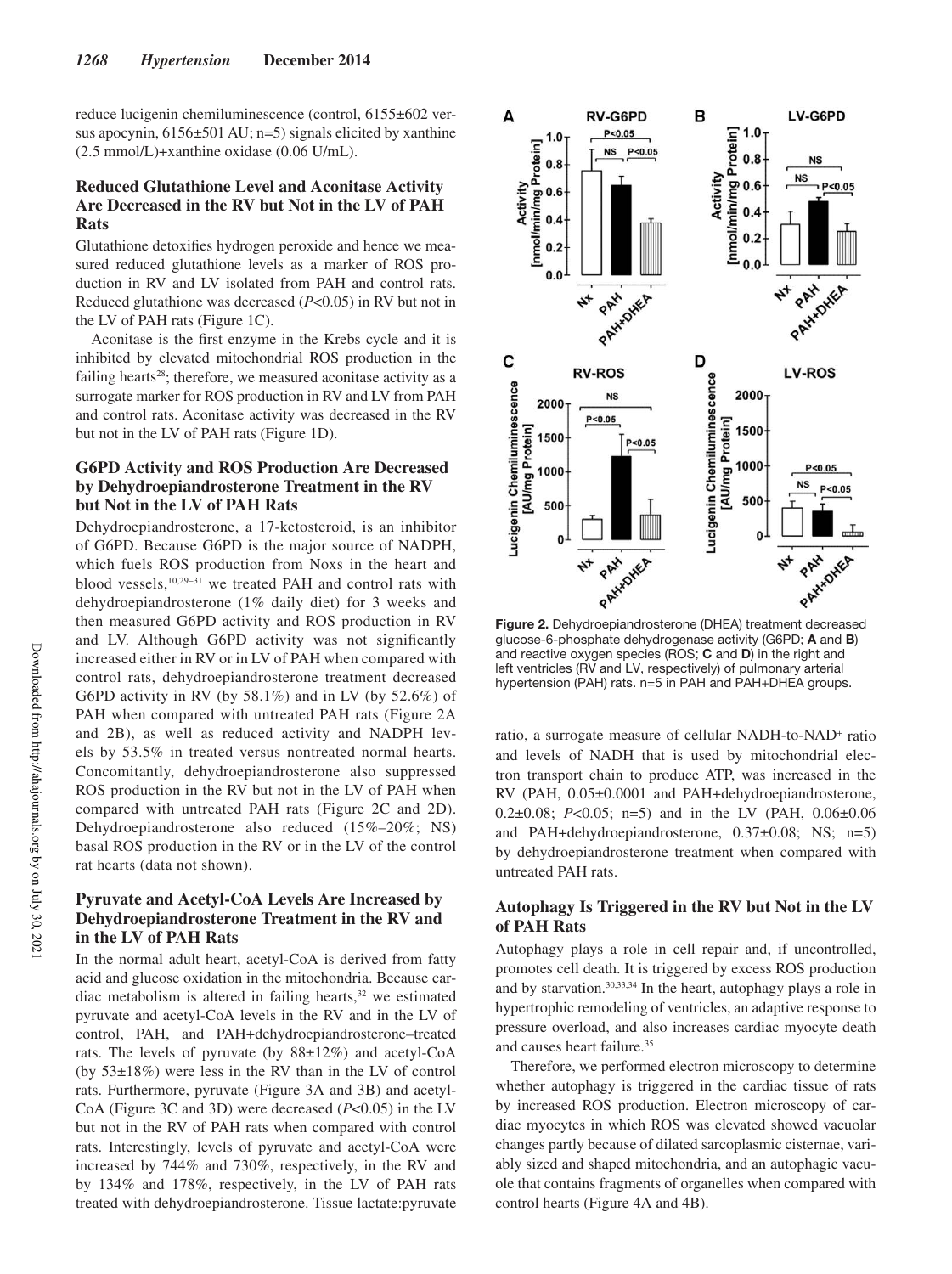

pyruvate (**A** and **B**) and acetyl-CoA (**C** and **D**) levels in the right and left ventricles (RV and LV, respectively) of pulmonary arterial hypertension (PAH) rats. n=5.

We also compared the expression of LC3A/B, an autophagy marker, in the RV and LV from PAH and control rats by Western blot analysis. We detected LC3A/B using antibody from Cell Signaling (Cat # 4108), which predominantly detects type II LC3A/B, and found that the expression of LC3A/B-II increased (*P*<0.05) in the RV but not in the LV of PAH rats when compared with control rats (Figure 4C and 4D).

# **Autophagy Is Decreased by Dehydroepiandrosterone in the RV but Not in the LV of PAH Rats**

Because elevated ROS and decreased metabolism trigger autophagy, we determined whether autophagy was reduced in RV and LV by dehydroepiandrosterone. The increased expression of LC3A/B-II was clearly and significantly reduced in the RV (Figure 4C) of PAH+dehydroepiandrosterone–treated when compared with PAH untreated rats. Dehydroepiandrosterone treatment did not alter the normal level of LC3A/B-II in the LV (Figure 4D) of PAH rats.

# **Diastolic Heart Failure Is Decreased by Dehydroepiandrosterone in PAH Rats**

Our previous studies show that the RV is severely hypertrophic in PAH rats.36–38 The remodeled RV and septum compress the LV and reduce the volume of the LV cavity. Therefore, we measured LV hemodynamics in PAH+dehydroepiandrosterone– treated, PAH untreated, and control rats. The hemodynamic results are shown in the Table. RV pressure and remodeling were moderately decreased by treating PAH rats with dehydroepiandrosterone.<sup>38</sup> Although treatment of PAH rats with dehydroepiandrosterone did not affect dp/dt<sub>max</sub> (Figure 5A), it normalized dp/dt<sub>min</sub> when compared with untreated PAH rats (Figure 5B). In addition, dehydroepiandrosterone significantly reduced elevated Tau\_g (Figure 5C), end-diastolic pressure (Figure 5D), and arterial elastance  $(E_a = \text{end-system}$ -systolic pressure/ systolic volume=[heart rate]×resistance; Figure 5E) when compared with untreated PAH rats. Ratio of myocardial elastance  $(E_{\text{es}})$  to arterial elastance decreased from 0.106 (control) to 0.016 (PAH). Dehydroepiandrosterone treatment increased  $E_{\text{eq}}$ to 0.058 and also increased stroke work (Figure 5F).



**Figure 4.** Electron micrograph of control (**A**) and increased reactive oxygen species producing (**B**) right ventricles (RV) showing autophagy in the latter. Asterisk indicates vacuolar changes and white arrow indicates an autophagic vacuole in the pulmonary arterial hypertension (PAH) RV. Expression of LC3A/B-II, an autophagy marker protein, was increased in RV (**C**) but not in left ventricle (LV; **D**) of PAH rats. Dehydroepiandrosterone (DHEA) treatment decreased LC3A/B expression in RV but not in LV. n=7 in control and n=5 in PAH and PAH+DHEA groups.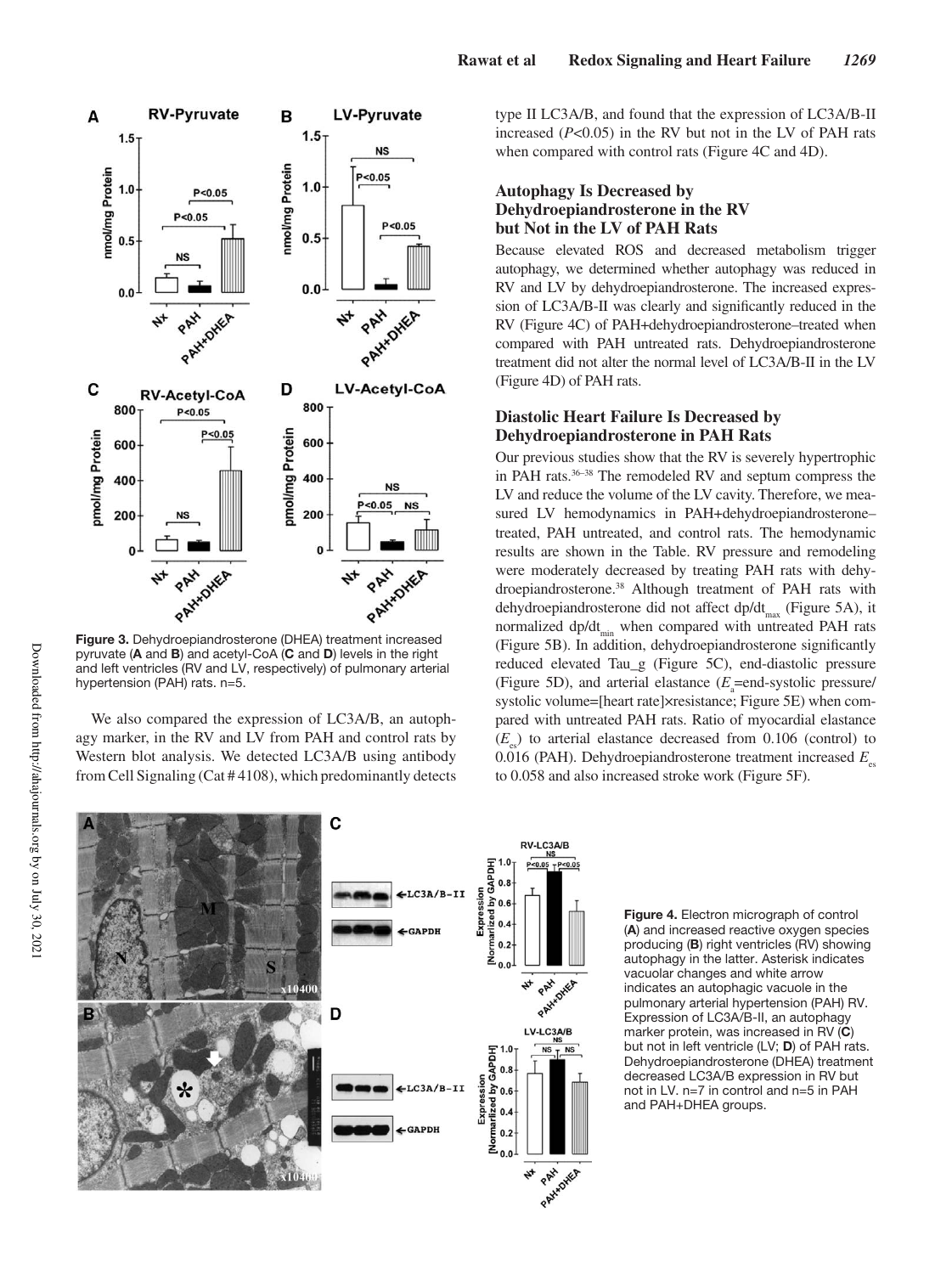Table. Left Ventricular Hemodynamic Parameters Recorded by Cardiac Catheterization in Control, PAH, and PAH+DHEA **Rats** 

| Parameter                                             | Normal           | SU/Hx/Nx          | SU/Hx/Nx+DHEA    |
|-------------------------------------------------------|------------------|-------------------|------------------|
| BP <sub>systole</sub> , mm Hg                         | $135.8 \pm 16.4$ | $158.4 \pm 5.3$   | $151.5 + 6.8$    |
| $BP_{distance}$ , mm Hg                               | $99.6 \pm 10.7$  | $126.2 \pm 2.8$ * | $117.5 + 5.2$    |
| CI, mL/min per kilogram                               | $118.8 \pm 12.2$ | $65.6 \pm 6.7$ *  | $111.1 \pm 9.6$  |
| End-systolic volume, $\mu$ L                          | $107.6 + 22.4$   | $114.7 + 21.6$    | $114.0+22.3$     |
| End-diastolic volume, µL                              | $178.5 \pm 13.1$ | $144.9 \pm 3.9^*$ | $163.1 \pm 18.0$ |
| End-systolic pressure, mm Hg                          | $134.6 \pm 8.2$  | $161.1 \pm 7.2$ * | $150.2 + 4.8$    |
| Stroke volume, µL                                     | $93.3 \pm 10.0$  | $63.2 + 4.1*$     | $80.3 \pm 3.4$   |
| EF                                                    | $53+7$           | $52 + 8$          | $52 + 6$         |
| $dV/dt$ max, $\mu L/s$                                | $3727 + 783$     | $3424 + 483$      | $3455 + 240$     |
| dV/dt min, µL/s                                       | $-3327+171$      | $-4692+974$       | $-3834+546$      |
| V@dP/dt max, µL                                       | $182.3 \pm 13.6$ | $154.0 \pm 10.2$  | $164.6 \pm 19.0$ |
| V@dP/dt min, µL                                       | $106.8 + 20.1$   | $116.8 \pm 16.3$  | $113.3 + 21.0$   |
| Tau_w, ms                                             | $9.1 \pm 0.8$    | $10.4 \pm 0.8$    | $9.6 + 0.6$      |
| Maximal power, mW                                     | $50.1 \pm 2.2$   | $73.4 \pm 13.0*$  | $45.9 \pm 3.4$   |
| Preload adjusted maximal<br>power, mW/µL <sup>2</sup> | $16.8 \pm 2.8$   | $35.6 \pm 5.2^*$  | $20.6 + 5.0$     |

BP indicates blood pressure; CI, cardiac index; DHEA, dehydroepiandrosterone; EF, ejection fraction; Hx, hypoxia; Nx, normoxia; PAH, pulmonary arterial hypertension; and SU, Sugen.

 $*P<0.05$  vs normal.

†P<0.05 vs SU/Hx/Nx.

# **Cardiac Myocyte L-Type Ca2+ Channel Function and Myocardial Contractility Are Reduced by Dehydroepiandrosterone**

The next questions were does dehydroepiandrosterone affect myocardial G6PD activity and NADPH levels and cardiac function? To determine this, we perfused hearts isolated from normal rat with dehydroepiandrosterone for 30 minutes and measured 1) G6PD activity, 2) NADPH levels, and 3) LV hemodynamics. We found that dehydroepiandrosterone dose dependently decreased (*P*<0.05) G6PD activity and NADPH levels in the whole heart homogenate (Figure 6A and 6B). Dehydroepiandrosterone (100 μmol/L) also decreased left ventricular developed pressure and  $dp/dt_{max}$  (Figure 6C and 6D). Furthermore, dehydroepiandrosterone suppressed L-type Ca2+ channel function (Figure 6E–6L). It decreased currents/current density (Figure 6E and 6F) without affecting steady-state activation (Figure 6G) but by shifting steady-state inactivation curve to the left by 15.4 mV (control, −29.4±0.1 and dehydroepiandrosterone, −44.8±0.9 mV; Figure 6H). Also, dehydroepiandrosterone decreased currents in a reversible manner (Figure 6I and 6J). Interestingly, the dehydroepiandrosterone-induced reduction of  $I_{\text{C}al}$  amplitude, but not steady-state inactivation curve (not shown), was reversed by dialyzing NADPH (100 μmol/L; Figure 6K) and not by dialyzing NADH (100 μmol/L; Figure 6 L) into the cardiac myocyte isolated from control rats.

# **Discussion**

The salient findings of our study are 1) ROS production and autophagy were increased in the severely hypertrophied RV of PAH rats, 2) metabolism was not increased in the hypertrophied RVs, 3) PAH rats were in diastolic heart failure, 4) dehydroepiandrosterone treatment attenuated ROS production and autophagy, increased metabolic substrates—pryuvate and acetyl-CoA—and prevented diastolic heart failure, 5) dehydroepiandrosterone decreased G6PD activity in the RV and in the LV of PAH rats, and 6) dehydroepiandrosterone reduced myocardial G6PD activity and NADPH, myocardial contractility, and cardiac myocyte L-type Ca2+ currents.

RV heart hypertrophy and failure, a comorbidity, ensues in patients with PAH and in animal models of PAH. Heart failure is a major cause of death of patients with PAH. A PAH rat model that mimics clinical features of patients with PAH<sup>37</sup> has elevated RV pressure and develops severe RVH.36,38,39 Interestingly, ROS are also elevated in the severely remodeled RV of these rats.<sup>38</sup> ROS generated by Noxs and mitochondria are elevated in the RV of patients with PAH and rats,<sup>13,14</sup> and it is well known that ROS produced by extramitochondrial Noxs, mitochondrial electron transport chain and Nox-4, and uncoupled eNOS are increased in the failing left heart.<sup>10,29,30</sup> Moreover, ROS derived from mitochondrial Nox-4, elevated mainly by pressure overload/afterload, and from extramitochondrial Nox-2, elicited by angiotensin-II, contribute to the pathogenesis of LV hypertrophy.29,30 Because apocynin, a Nox-2 inhibitor, and antimycin, a mitochondrial complex III inhibitor, decreased ROS levels in the RV, this suggests that ROS were generated by Nox-2 and mitochondrial electron transport chain/Nox-4 activated by elevated neurohumoral factors and pressure overload. Moreover, our findings that ROS production was not upregulated in the LVs of PAH when compared with control rats suggest that increased afterload is, at least partly, essential to increase ROS production in the RV of PAH rats. Although the signaling pathways that cause RV and left heart failure are incompletely understood, this report highlights that RV and LV share common sources of ROS that cause hypertrophy and failure.

NADPH fuels ROS production from Nox in failing hearts and in cardiac myocytes cultured in high glucose.19,29,30 In addition, uncoupled eNOS oxidizes NADPH and increases ROS production in myocardial tissue of failing dog and human hearts.<sup>18,40</sup> Recently, other authors have proposed a similar mechanism to explain, at least in part, the cardiac oxidative stress in mice with defective glycolytic pathway and aortic constriction.<sup>41</sup> In addition, G6PD-derived NADPH increases reductive stress and plays a significant role in the pathogenesis of protein aggregation cardiomyopathy and heart failure.<sup>42</sup> Therefore, from these observations, it would not be out off context to suggest that increased NADPH cellular content amplifies reductive and oxidative stress in the cardiac myocytes in failing heart. In the adult heart, 60% to 70% of NADPH is produced by extramitochondrial and mitochondrial G6PD and ≈30% to 40% of NADPH is derived from mitochondrial malic enzyme and isocitrate dehydrogenase.<sup>43</sup> For this reason, it is speculated that NADPH derived from G6PD-independent sources increase oxidative stress in the LV of G6PD-deficient mice after coronary ligation or transverse aortic constriction.<sup>44</sup> Consistently, although G6PD activity did not increase in the RV or LV (Figure 2), Alzoubi et al<sup>38</sup> reported 4-fold higher NADPH levels in the RV of PAH than that of control rats. This indicates that increased NADPH is derived from either malic enzyme or isocitrate dehydrogenase in the remodeled RVs. Nonetheless, dehydroepiandrosterone treatment lowers NADPH and oxidative stress in the RV of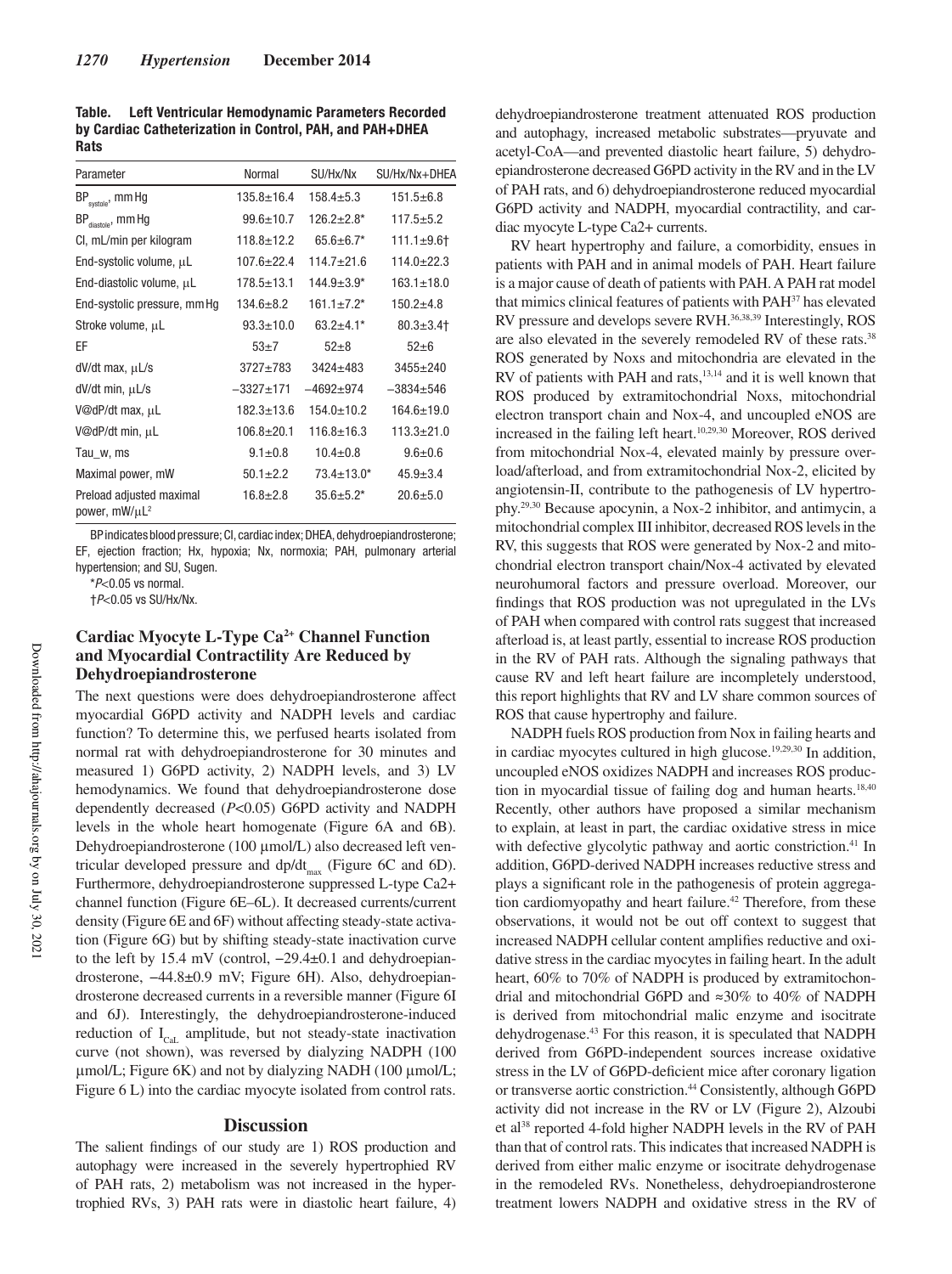



Downloaded from http://ahajournals.org by on July 30, 2021

Downloaded from http://ahajournals.org by on July 30, 202

PAH rats.<sup>38</sup> Because dehydroepiandrosterone decreased G6PD activity in the RV and in the LV from PAH rats (Figure 2), our findings suggest that lowering G6PD-derived NADPH was beneficial to blunt cardiac oxidative stress, which damages myocardium and compromises myocardial function, $29$  in the severely hypertrophied RV of PAH rats. However, because dehydroepiandrosterone is a pleiotropic steroid that can potentially affect multiple biochemical pathways simultaneously in the cell to exert beneficial effects, it is plausible that dehydroepiandrosterone reduced cardiac hypertrophy and dysfunction via other pathways in addition to decreasing G6PD/NADPH-dependent ROS generation. Consistent with this speculation, other authors have also reported that G6PD-dependent ROS production plays a role in the pathophysiology of RVH and septal hypertrophy induced by pressure overload.<sup>45</sup> Pyridine nucleotides, NADP(H) and NAD(H), are now emerging as important signaling molecules in controlling cardiac myocyte survival and death, as well as myocardial function.<sup>15,16</sup> Therefore, the current findings—inhibition of G6PD-reduced hypertrophy and failure in PAH—underscore the notion that the pyridine nucleotide signaling has clinical relevance in cardiovascular medicine.<sup>15</sup>

Along with augmented oxidative stress, cardiac metabolic phenotype is altered in failing hearts.<sup>17,32,46</sup> Pryuvate, an end product of glycolysis and lactate oxidation, and acetyl-CoA, a product of pyruvate and fatty acid oxidation, substrates required for energy production were not increased, but the activity of aconitase, the first enzyme that converts citrate to isocitrate in the Krebs cycle, was decreased in the hypertrophic when compared with normal RV. These observations suggest that the metabolic need of the remodeled RV was inadequately compensated. Studies show that cardiac free fatty acid oxidation, the main source of energy in the normal adult heart, is downregulated in failing left hearts, with consequent higher glucose consumption.<sup>17,32,46</sup> But glucose is inefficiently catabolized in the glycolytic pathway because of the downregulation of phosphofructose kinase in the failing left hearts and is thus unable to meet the energy demand of cardiac myocytes in heart failure.47 Likewise, the gene profile of proteins involved in regulating fatty acid metabolism and mitochondrial function is downregulated in the dysfunctional RV from PAH rats,<sup>48</sup> and glucose oxidation is decreased in RV from pulmonary artery banding-induced RV overloaded and monocrotaline-induced PH rats.<sup>49,50</sup> Interestingly, dehydroepiandrosterone treatment enhanced pyruvate and acetyl-CoA levels and increased lactate:pyruvate ratios in the RV and LV of PAH rats. These results suggest that blockade of G6PD activity and ROS production presumably redirected glucose-6-phosphate entry into glycolytic pathway and, at least partly, increased glucose oxidation. Vimercati et  $al<sup>51</sup>$  have recently made similar observations in failing dog hearts in which they found that acute inhibition of the pentose phosphate pathway with 6-aminonicotinamide enhanced cardiac glucose oxidation. Therefore, these studies suggest that the inhibition of G6PD may be beneficial to improve metabolism and heart function.

Cardiac myocyte apoptosis or autophagy is triggered by increased oxidative stress and inadequate metabolic compensation. In the heart, autophagy contributes to the pathogenesis of both hypertrophy and failure.<sup>35</sup> Recent studies found that autophagy induced by mitochondrial Nox-4–derived ROS and mitochondrial dysfunction causes remodeling of the RV and LV in pulmonary artery banding<sup>52</sup> and in transverse aortic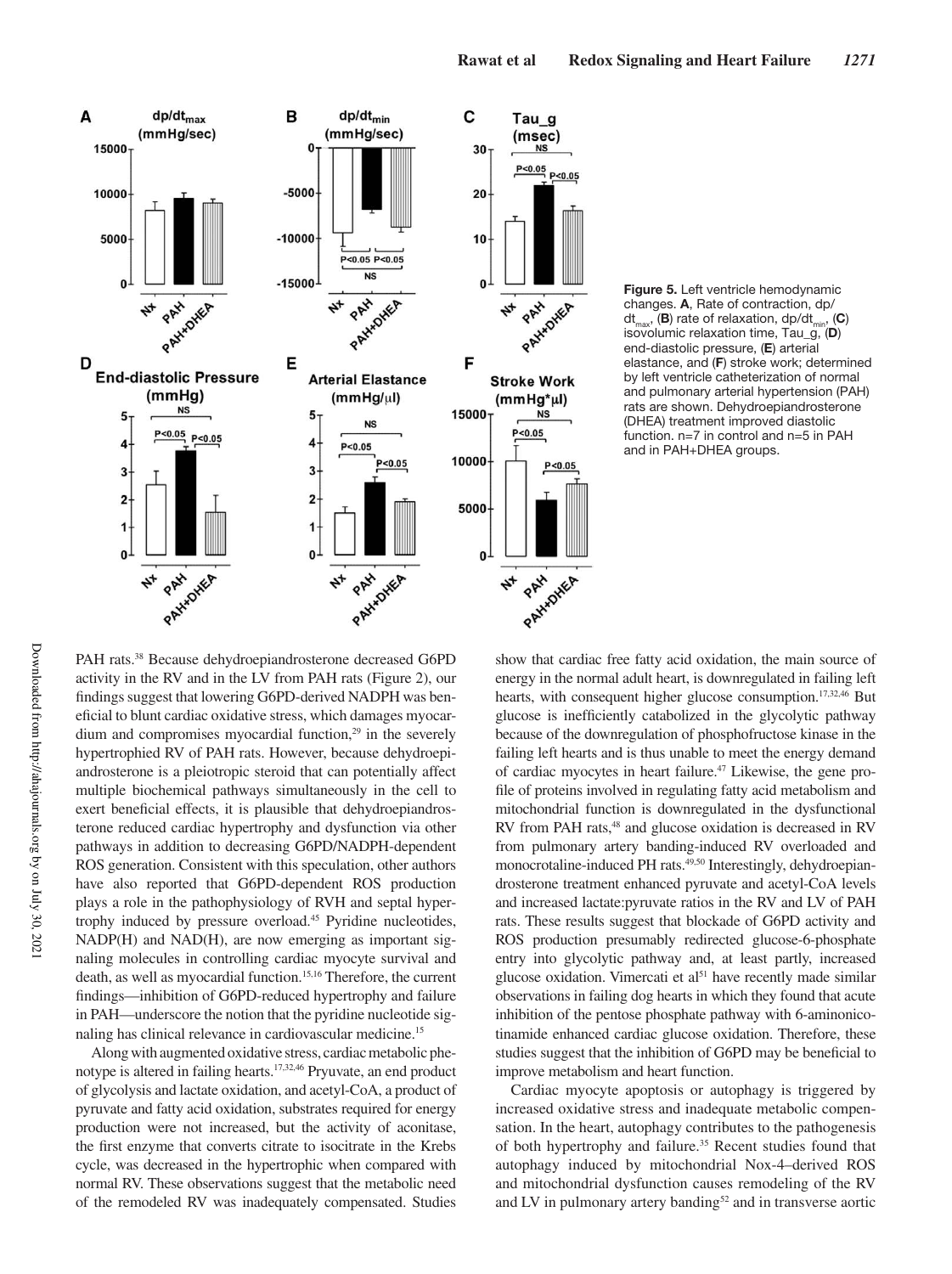

**Figure 6.** Perfusion of isolated rat hearts with dehydroepiandrosterone (DHEA) dose dependently decreased. **A**, Glucose-6-phosphate dehydrogenase (G6PD) activity and (**B**) nicotinamide adenine dinucleotide phosphate (NADPH) levels. DHEA (100 μmol/L) attenuated: (C) left ventricular developed pressure (LVDP) and (**D**) dp/dt<sub>max</sub>. **E** and **F**, DHEA (100 μmol/L) decreased cardiac myocyte L-type Ca2+ currents  $(I_{\text{cal}})$ . **G** and H, It shifted the steady-state inactivation curve to the negative potentials and did not affect the steady-state activation. **I** and **J**, DHEA-induced inhibition of I<sub>Cal</sub> was partially reversible on wash out. **K** and L, Dialysis of NADPH and not NADH in the pipette solution reversed DHEA-induced suppression of  $I_{\text{Cat}}$ . n=5.

constriction<sup>53</sup> models. Consistently, we detected increased autophagy in the hypertrophic RV but not in the LV of PAH rats. Dehydroepiandrosterone, which decreased oxidative stress and increased energy substrates, suppressed increased expression of LC3A/B-II—a marker of autophagy—in the RV of PAH rats. Therefore, we suggest that autophagy, possibly induced by NADPH-dependent increase in oxidative stress, played a role in the pathogenesis of RVH induced by PAH.

Maladaptive RVH is a hallmark of PAH. Although increased afterload, secondary to pulmonary hypertension, is one of the main causes of RVH, elevated neurohumoral factors also contribute to the pathogenesis of heart failure.<sup>39</sup> In patients with markedly increased RV pressures, LV function is often compromised.<sup>54</sup> Increased asymmetrical RVH and septal wall thickening compress the LV cavity and cause diastolic heart failure in patients with PAH.<sup>55</sup> Along these lines, we found that PAH rats were in left heart diastolic failure as indicated by preserved LV ejection fraction, increased  $dp/dt$ <sub>min</sub> and isovolumic relaxation time, and elevated filling pressures. Diastolic dysfunction and heart failure are caused by 1) structural changes, 2) inefficient Ca2+ sequestration by sarcoplasmic reticulum in diastole, 3) increased fibrosis, and 4) elevated filing pressures because of decreased lusitrophy. Interestingly, dehydroepiandrosterone treatment reversed diastolic dysfunction and increased stroke work. In this regard, the human heart synthesizes dehydroepiandrosterone, and dehydroepiandrosterone secretion is reduced in failing human hearts, which leads to the speculation that dehydroepiandrosterone protects the heart by exerting antihypertrophic effects on myocytes.<sup>21</sup> We attribute the cardioprotective action of dehydroepiandrosterone to its ability to reduce myocardial G6PD-derived NADPH and decrease myocardial NADPH-dependent prohypertrophic signals, such as ROS and  $I_{Cal}$ , which decrease Ca2+ entry and left ventricular developed pressure/contractility. Elevated ROS and mitochondrial dysfunction increase intracellular Ca2+ and Ca2+ dependent signaling that induces hypertrophy and failure. For example, nuclear factor of activated T-cells, cytoplasmic 3, is activated by increased Ca2+ influx through L-type Ca2+ channel, and nuclear factor of activated T-cells, cytoplasmic 3–dependent signaling pathway mediates pressure-overload–induced LV failure.<sup>22</sup> Dehydroepiandrosterone treatment inhibits nuclear factor of activated T-cells, cytoplasmic 3 activation and reduces RVH in PAH rats.<sup>38</sup> In addition, dehydroepiandrosterone blocks aldosterone-induced neonatal rat cardiac myocyte hypertrophy by reducing T-type Ca2+ channel expression and function.<sup>56</sup> Furthermore, dehydroepiandrosterone, which antagonizes endothelin-1–induced vasoconstriction and relaxes systemic arteries,<sup>57</sup> may have indirectly reduced diastolic failure by normalizing the increased elastance/stiffening in PAH rats. Arterial stiffness is increased because of the elevation of circulating vasoconstrictors, such as endothelin-1 or serotonin, which rise in PAH. Because G6PD inhibition relaxes pulmonary arteries<sup>58,59</sup> and dehydroepiandrosterone treatment reduces the severity of pulmonary hypertension in PAH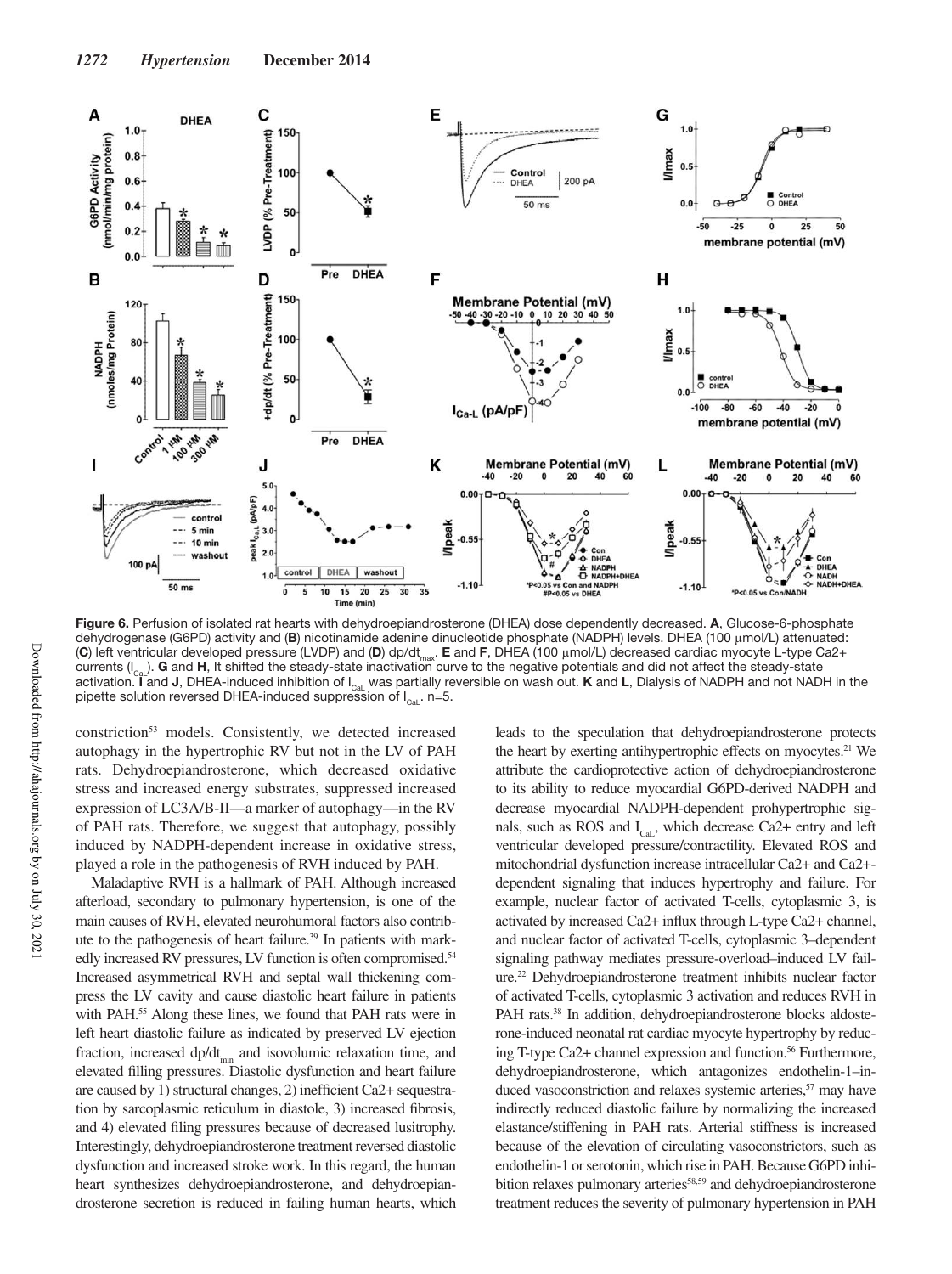rats,<sup>38</sup> we suggest that dehydroepiandrosterone also reduced maladaptive RVH by decreasing pulmonary arterial pressure-induced afterload. Although contractility that reduced acutely by dehydroepiandrosterone could potentially be detrimental in heart failure, our results suggest a long-term treatment with dehydroepiandrosterone, which reduces hypertrophy and compensates the diminished contractility that improves filling and protects the heart from failing severely in PAH. Therefore, G6PD-derived NADPH signaling, which is reduced by dehydroepiandrosterone, seems to be an important regulator of the triggers of maladaptive hypertrophy, such as ROS and  $I_{\text{Cat}}$ , in the RV and in the LV of PAH rats.

#### **Perspective**

Overall, our novel findings demonstrate that 1) ROS production from extramitochondrial and mitochondrial sources are increased in the remodeled RV but not in the LV of PAH rats, 2) dehydroepiandrosterone treatment of PAH rats reduces G6PD activity and NADPH-dependent L-type Ca2+ currents, and 3) dehydroepiandrosterone treatment improves diastolic function in hearts of PAH rats. Therefore, we propose that dehydroepiandrosterone improves function and attenuates hypertrophy<sup>38</sup> by improving metabolism and decreasing ROS production to prevent excess autophagy and by reducing L-type Ca2+ channel function to reduce prohypertrophic transcription factor signaling in the RV of PAH rats. Thus, dehydroepiandrosterone or congeners that suppress NADPH (pyridine nucleotide) signaling may be a beneficial therapy to reduce diastolic heart failure in the PAH syndrome.

#### **Sources of Funding**

This work was supported by National Heart, Lung, and Blood Institute grant RO1-HL-085352 (to S.A. Gupte).

None.

## **Disclosures**

#### **References**

- 1. Bogaard HJ, Abe K, Vonk Noordegraaf A, Voelkel NF. The right ventricle under pressure: cellular and molecular mechanisms of right-heart failure in pulmonary hypertension. *Chest*. 2009;135:794–804.
- 2. Bronicki RA, Baden HP. Pathophysiology of right ventricular failure in pulmonary hypertension. *Pediatr Crit Care Med*.11:S15–S22.
- 3. Mair KM, Johansen AK, Wright AF, Wallace E, MacLean MR. Pulmonary arterial hypertension: basis of sex differences in incidence and treatment response. *Br J Pharmacol*. 2014;171:567–579.
- 4. Haddad F, Doyle R, Murphy DJ, Hunt SA. Right ventricular function in cardiovascular disease, part II: pathophysiology, clinical importance, and management of right ventricular failure. *Circulation*. 2008;117:1717–1731.
- 5. Hemnes AR, Champion HC. Right heart function and haemodynamics in pulmonary hypertension. *Int J Clin Pract Suppl*. 2008:11–19.
- 6. Barst RJ. Pulmonary hypertension: past, present and future. *Ann Thorac Med*. 2008;3:1–4.
- 7. Hill MF, Singal PK. Antioxidant and oxidative stress changes during heart failure subsequent to myocardial infarction in rats. *Am J Pathol*. 1996;148:291–300.
- 8. Chien KR. Stress pathways and heart failure. *Cell*. 1999;98:555–558.
- 9. Nishiyama Y, Ikeda H, Haramaki N, Yoshida N, Imaizumi T. Oxidative stress is related to exercise intolerance in patients with heart failure. *Am Heart J*. 1998;135:115–120.
- 10. Zhang M, Perino A, Ghigo A, Hirsch E, Shah AM. NADPH oxidases in heart failure: poachers or gamekeepers? *Antioxid Redox Signal*. 2013;18:1024–1041.
- 11. Maejima Y, Kuroda J, Matsushima S, Ago T, Sadoshima J. Regulation of myocardial growth and death by NADPH oxidase. *J Mol Cell Cardiol*. 2011;50:408–416.
- 12. Moens AL, Kass DA. Tetrahydrobiopterin and cardiovascular disease. *Arterioscler Thromb Vasc Biol*. 2006;26:2439–2444.
- 13. Nediani C, Borchi E, Giordano C, Baruzzo S, Ponziani V, Sebastiani M, Nassi P, Mugelli A, d'Amati G, Cerbai E. NADPH oxidase-dependent redox signaling in human heart failure: relationship between the left and right ventricle. *J Mol Cell Cardiol*. 2007;42:826–834.
- 14. Redout EM, Wagner MJ, Zuidwijk MJ, Boer C, Musters RJ, van Hardeveld C, Paulus WJ, Simonides WS. Right-ventricular failure is associated with increased mitochondrial complex II activity and production of reactive oxygen species. *Cardiovasc Res*. 2007;75:770–781.
- 15. Nakamura M, Bhatnagar A, Sadoshima J. Overview of pyridine nucleotides review series. *Circ Res*. 2012;111:604–610.
- 16. Oka S, Hsu CP, Sadoshima J. Regulation of cell survival and death by pyridine nucleotides. *Circ Res*. 2012;111:611–627.
- 17. Ussher JR, Jaswal JS, Lopaschuk GD. Pyridine nucleotide regulation of cardiac intermediary metabolism. *Circ Res*. 2012;111:628–641.
- 18. Gupte RS, Vijay V, Marks B, Levine RJ, Sabbah HN, Wolin MS, Recchia FA, Gupte SA. Upregulation of glucose-6-phosphate dehydrogenase and NAD(P)H oxidase activity increases oxidative stress in failing human heart. *J Card Fail*. 2007;13:497–506.
- 19. Balteau M, Tajeddine N, de Meester C, Ginion A, Des Rosiers C, Brady NR, Sommereyns C, Horman S, Vanoverschelde JL, Gailly P, Hue L, Bertrand L, Beauloye C. NADPH oxidase activation by hyperglycaemia in cardiomyocytes is independent of glucose metabolism but requires SGLT1. *Cardiovasc Res*. 2011;92:237–246.
- 20. Serpillon S, Floyd BC, Gupte RS, George S, Kozicky M, Neito V, Recchia F, Stanley W, Wolin MS, Gupte SA. Superoxide production by NAD(P)H oxidase and mitochondria is increased in genetically obese and hyperglycemic rat heart and aorta before the development of cardiac dysfunction. The role of glucose-6-phosphate dehydrogenase-derived NADPH. *Am J Physiol Heart Circ Physiol*. 2009;297:H153–H162.
- 21. Nakamura S, Yoshimura M, Nakayama M, Ito T, Mizuno Y, Harada E, Sakamoto T, Saito Y, Nakao K, Yasue H, Ogawa H. Possible association of heart failure status with synthetic balance between aldosterone and dehydroepiandrosterone in human heart. *Circulation*. 2004;110:1787–1793.
- 22. Chen X, Nakayama H, Zhang X, Ai X, Harris DM, Tang M, Zhang H, Szeto C, Stockbower K, Berretta RM, Eckhart AD, Koch WJ, Molkentin JD, Houser SR. Calcium influx through Cav1.2 is a proximal signal for pathological cardiomyocyte hypertrophy. *J Mol Cell Cardiol*. 2011;50:460–470.
- 23. Gupte SA, Tateyama M, Okada T, Oka M, Ochi R. Epiandrosterone, a metabolite of testosterone precursor, blocks L-type calcium channels of ventricular myocytes and inhibits myocardial contractility. *J Mol Cell Cardiol*. 2002;34:679–688.
- 24. Homma N, Nagaoka T, Karoor V, Imamura M, Taraseviciene-Stewart L, Walker LA, Fagan KA, McMurtry IF, Oka M. Involvement of RhoA/Rho kinase signaling in protection against monocrotaline-induced pulmonary hypertension in pneumonectomized rats by dehydroepiandrosterone. *Am J Physiol Lung Cell Mol Physiol*. 2008;295:L71–L78.
- 25. Hampl V, Bíbová J, Povýsilová V, Herget J. Dehydroepiandrosterone sulphate reduces chronic hypoxic pulmonary hypertension in rats. *Eur Respir J*. 2003;21:862–865.
- 26. Dumas de La Roque E, Savineau JP, Metivier AC, Billes MA, Kraemer JP, Doutreleau S, Jougon J, Marthan R, Moore N, Fayon M, Baulieu EE, Dromer C. Dehydroepiandrosterone (dhea) improves pulmonary hypertension in chronic obstructive pulmonary disease (copd): a pilot study. *Ann Endocrinol (Paris)*. 2012;73:20–25.
- 27. Dumas de La Roque E, Bellance N, Rossignol R, Begueret H, Billaud M, dos Santos P, Ducret T, Marthan R, Dahan D, Ramos-Barbon D, Amor-Carro O, Savineau JP, Fayon M. Dehydroepiandrosterone reverses chronic hypoxia/reoxygenation-induced right ventricular dysfunction in rats. *Eur Respir J*. 2012;40:1420–1429.
- 28. Maack C, Kartes T, Kilter H, Schäfers HJ, Nickenig G, Böhm M, Laufs U. Oxygen free radical release in human failing myocardium is associated with increased activity of rac1-GTPase and represents a target for statin treatment. *Circulation*. 2003;108:1567–1574.
- 29. Burgoyne JR, Mongue-Din H, Eaton P, Shah AM. Redox signaling in cardiac physiology and pathology. *Circ Res*. 2012;111:1091–1106.
- 30. Shao D, Oka S, Brady CD, Haendeler J, Eaton P, Sadoshima J. Redox modification of cell signaling in the cardiovascular system. *J Mol Cell Cardiol*. 2012;52:550–558.
- 31. Gupte SA, Wolin MS. Oxidant and redox signaling in vascular oxygen sensing: implications for systemic and pulmonary hypertension. *Antioxid Redox Signal*. 2008;10:1137–1152.
- 32. Stanley WC, Recchia FA, Lopaschuk GD. Myocardial substrate metabolism in the normal and failing heart. *Physiol Rev*. 2005;85:1093–1129.